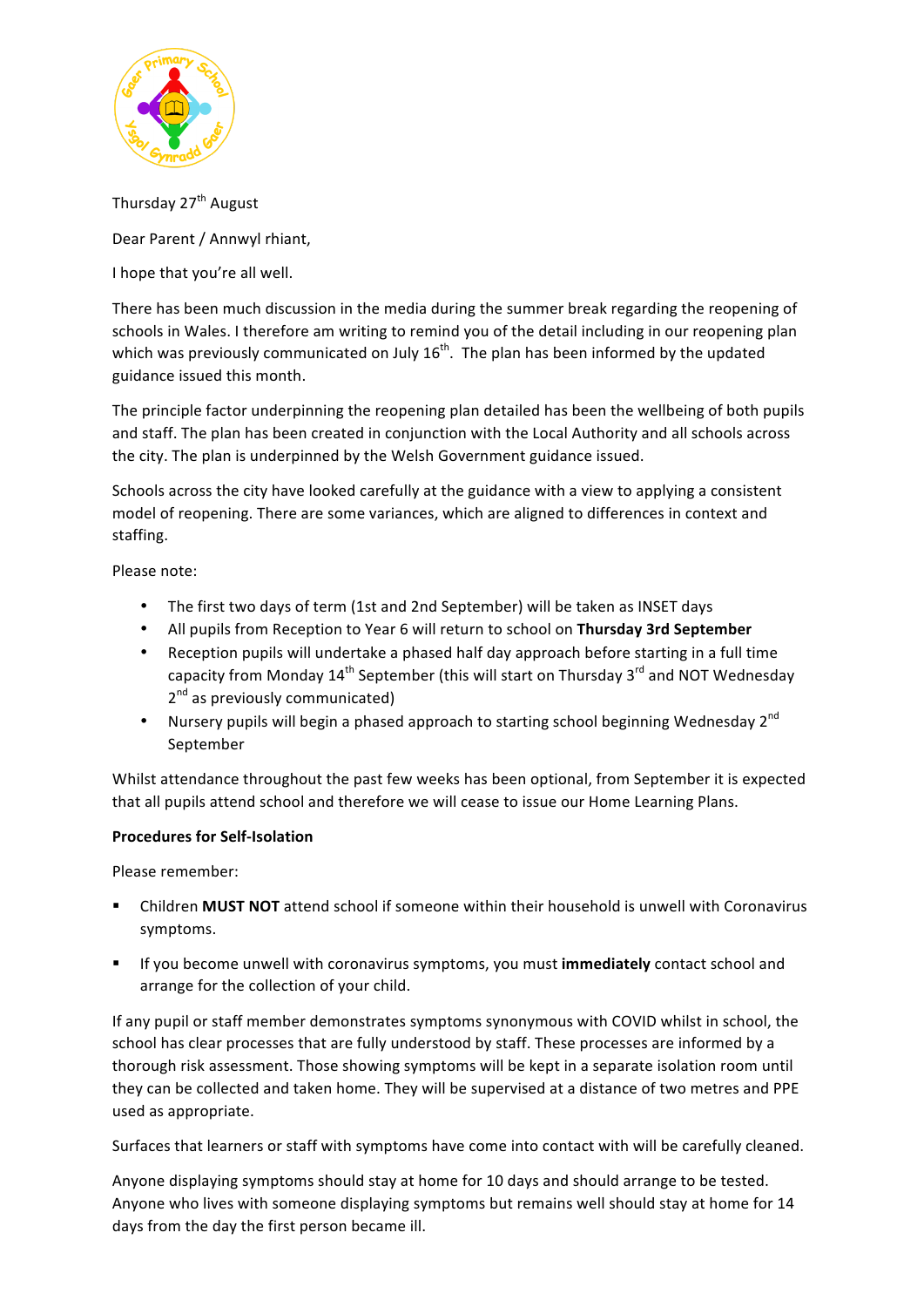### **Test, Track and Trace**

There is an expectation that the child/staff member who is symptomatic, either whilst in school or out of school, requests a test and that the 'test, track and trace' process will be followed. It is not necessary for the group to self-isolate.

#### **Shielding**

If your child has previously been 'shielding' please can I urge you to contact us to advise of this in advance of the September start date. An individual pupil risk assessment will be undertaken in partnership between home and school to carefully consider next steps.

#### **Uniform**

All pupils will be expected to wear full school uniform in line with our uniform policy.

#### **Staggered Times**

Children will be expected to arrive at school and enter and leave school via the entrance and at the times detailed below. Please make sure that you adhere to these times. The site should also be vacated quickly.

| Class              | Entrance                                                                                    | <b>Start Time</b> | Finish Time |
|--------------------|---------------------------------------------------------------------------------------------|-------------------|-------------|
| Class 3            | <b>Reception Door</b><br>(same)                                                             | 9.10am            | 3.20pm      |
| Class 4            | <b>Reception Door</b><br>(same)                                                             | 8.50am            | 3.00pm      |
| Class 5            | Year 1 Door<br>(same)                                                                       | 9.10am            | 3.20pm      |
| Class 6            | Year 1 Door<br>(same)                                                                       | 8.50am            | 3.00pm      |
| Class <sub>7</sub> | Year 2 Door<br>(same)                                                                       | 9.10am            | 3.20pm      |
| Class 8            | Year 2 Door<br>(same)                                                                       | 8.50am            | 3.00pm      |
| Class 9            | Year 3 Entrance<br>(same-Y3/4 yard)                                                         | 9.10am            | 3.20pm      |
| Class 10           | Year 3 Entrance<br>(same-Y3/4 yard)                                                         | 8.50am            | 3.00pm      |
| Class 11           | Fire door<br>entrance Y3/4<br>corridor<br>(opposite Early<br><b>Year Building</b><br>Steps) | 9.10am            | 3.20pm      |
| Class 12           | Fire door<br>entrance Y3/4<br>corridor<br>(opposite Early<br><b>Year Building</b><br>Steps) | 8.50am            | 3.00pm      |
| Class 13           | Y5/6 Corridor.<br>Sensory Garden<br>Fire door                                               | 9.10am            | 3.20pm      |
| Class 14           | Y5/6 Corridor.<br>Sensory Garden                                                            | 8.50am            | 3.00pm      |

#### Parents must be mindful to observe social distancing when on site.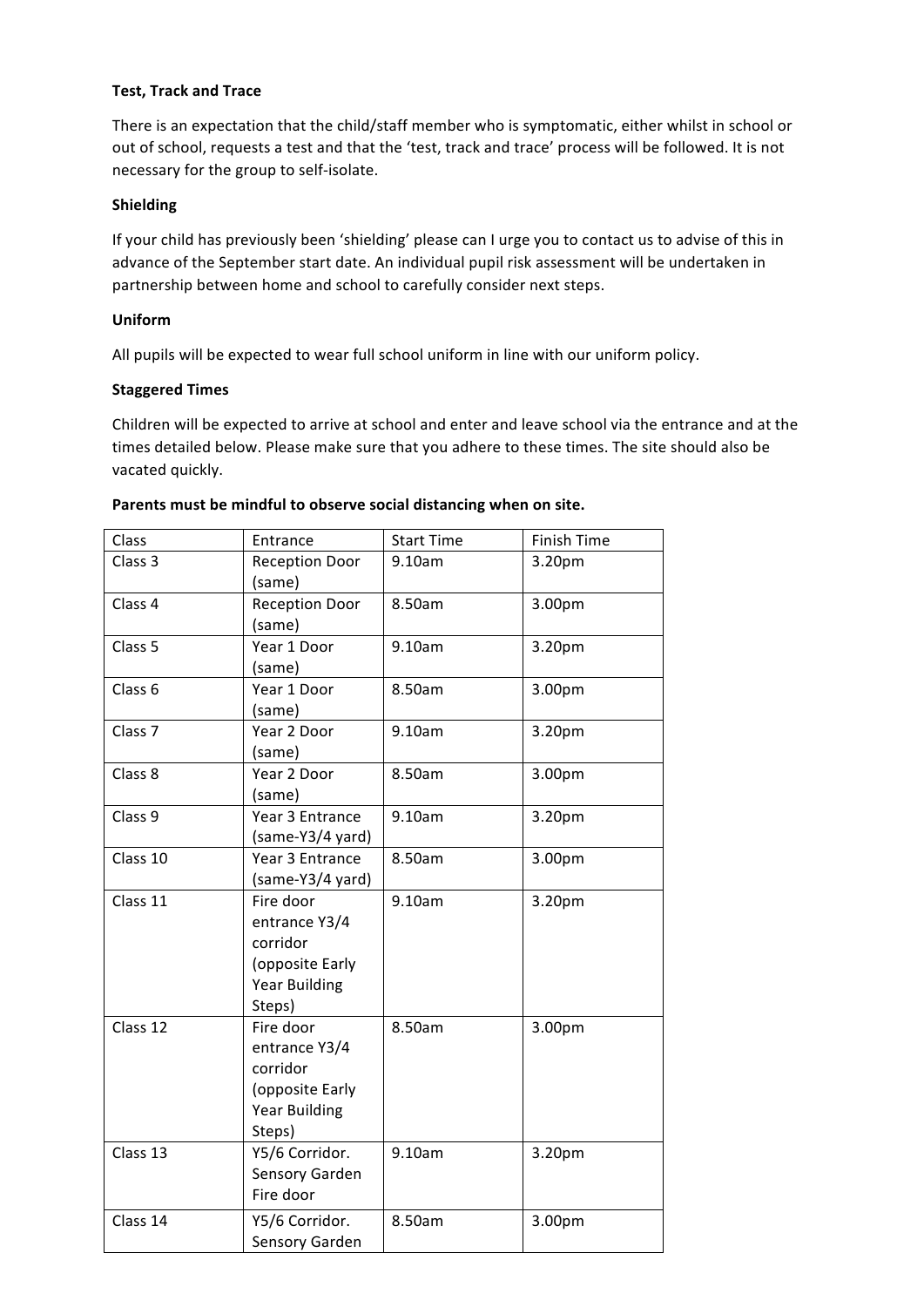|           | Fire door          |        |                    |
|-----------|--------------------|--------|--------------------|
| Class 15  | <b>Y6 Entrance</b> | 9.10am | 3.20 <sub>pm</sub> |
|           | (same)             |        |                    |
| Class 16  | Y6 Entrance        | 8.50am | 3.00 <sub>pm</sub> |
|           | (same)             |        |                    |
| Class LRB | Main Entrance      | 8.50am | 3.00 <sub>pm</sub> |

### **Wrap Around Provision**

Wrap around provision at Gaer Community Centre will be available subject to Senior Management approval. The Gaer Community Centre should be contacted directly to receive updates.

#### **Breakfast Club**

Breakfast Club will not operate for the first two weeks in school. This position will be reviewed during that period and any changes will be communicated to families.

#### **Lunchtime Arrangements**

Initially, the Local Authority's school meal provider (Chartwells) will be providing cold lunches for pupils entitled to a free school meal. During this period all other learners should bring a packed lunch in to school.

The Local Authority is working with Chartwells to provide 'grab and go' lunches for FSM learners who cannot attend school in early September.

The children will eat in their classroom, remaining in their 'class bubble'.

#### **Parent Communication**

Parents will not be invited in to the school building; all communication should happen remotely. Staff will not be able to engage in lengthy conversation with parents when the children enter school due to the safeguarding measures being put in place. Please contact the school office to pass on information and/or for any queries.

### **Cleaning/Risk Assessments/Hygiene**

The school has liaised with the Local Authority to ensure that the cleaning of the school follows all Health and Safety guidance and is maintained to the expected standard.

All areas in the school have been subject to a risk assessment that identifies 'pinch points'/bottlenecks, maximum occupancy and appropriate signage.

All pupils will wash hands on entry/exit and throughout the day.

#### **Blended learning Approach**

The school has carefully considered its approach to 'blended learning' (learning that includes both face to face and distance learning). In the event of a further school closure, these plans will be communicated to all families. We will also be engaging the children in the use of online platforms during the Autumn Term to prepare them for this eventuality.

#### **Items from Home**

A coat and bag that includes a lunchbox (unless a FSM lunch is provided), snack and labelled water bottle should be brought to school; the children must not bring anything else from home including pencil cases (all stationery will be provided)

#### **PE** Kit

A PE Kit should be brought to school.